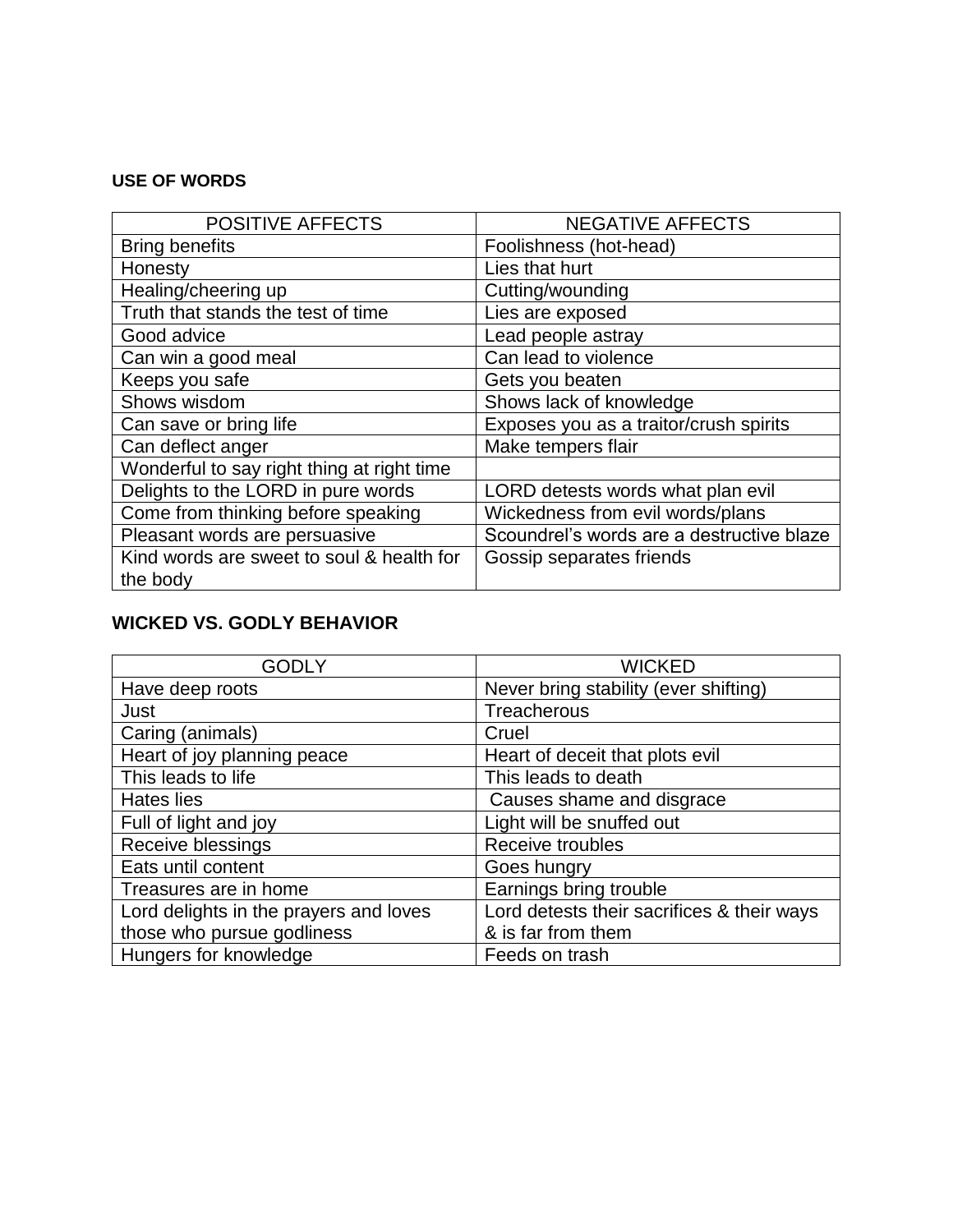## **WISE & FOOLISH MINDS**

| <b>WISE MINDS</b>                       | <b>FOOLISH MINDS</b>                |
|-----------------------------------------|-------------------------------------|
| Wins admiration                         | Is despised                         |
| Chooses hard work - plenty of food      | Chases fantasies/no sense           |
| Listens to others                       | Thinks their own way is right       |
| Doesn't show off their wisdom           | <b>Broadcasts their foolishness</b> |
| Respected                               | <b>Headed for destruction</b>       |
| Builds a home                           | Tears the home down with own hands  |
| Wisdom comes easy                       | Mockers seek wisdom & never find it |
| Know where they are going               | Deceive themselves                  |
| Acknowledge guilt & seek reconciliation | Makes fun of guilt                  |
| Home will flourish                      | Home will be destroyed              |
| Receive rewards                         | Get what they deserve               |
| Carefully consider their steps          | Believes everything they are told   |
| Avoids danger                           | Plunges in recklessly               |
| Will have people bow before the gates   | Will be those who bow               |
| Plans good/receives love & faithfulness | Plans evil/is lost                  |
| Have refuge when they die               | Crushed by disaster                 |

### **HARDWORKING VS. LAZY**

| <b>HARDWORKING</b>                       | LAZY                                     |
|------------------------------------------|------------------------------------------|
| Ordinary with servant                    | Self-important with no food              |
| Well rooted bearing own fruit            | Jealous of others food (Thieves)         |
| <b>Becomes leaders</b>                   | Becomes slaves                           |
| Makes use of everything they find        | Don't even cook what they catch          |
| Will prosper                             | Want much but work little                |
| Don't need to act or show off wealth     | Acts like they are rich                  |
| Hard work grows wealth                   | Get rich quick schemes quickly disappear |
| Work brings profit                       | Talk leads to poverty                    |
| Kings who grow population is their glory | Princes without subjects have nothing    |
| Has an open highway before them          | Path is blocked with briers              |

#### **DISCIPLINE**

| <b>WHY DISCIPLINE?</b>                       |                                         |
|----------------------------------------------|-----------------------------------------|
| Learn to love discipline                     | It is stupid to hate it                 |
| Learning to receive correction is wise       | Fools despise a parent's discipline     |
| Discipline come to get you back on the       | Hating correction leads to death        |
| right path                                   |                                         |
| Listening to constructive criticism will put | Mockers hate correction and stay away   |
| you with the wise.                           | from the wise                           |
| Listening to wise correction help you grow   | Reject discipline and you harm yourself |
| in understanding                             |                                         |